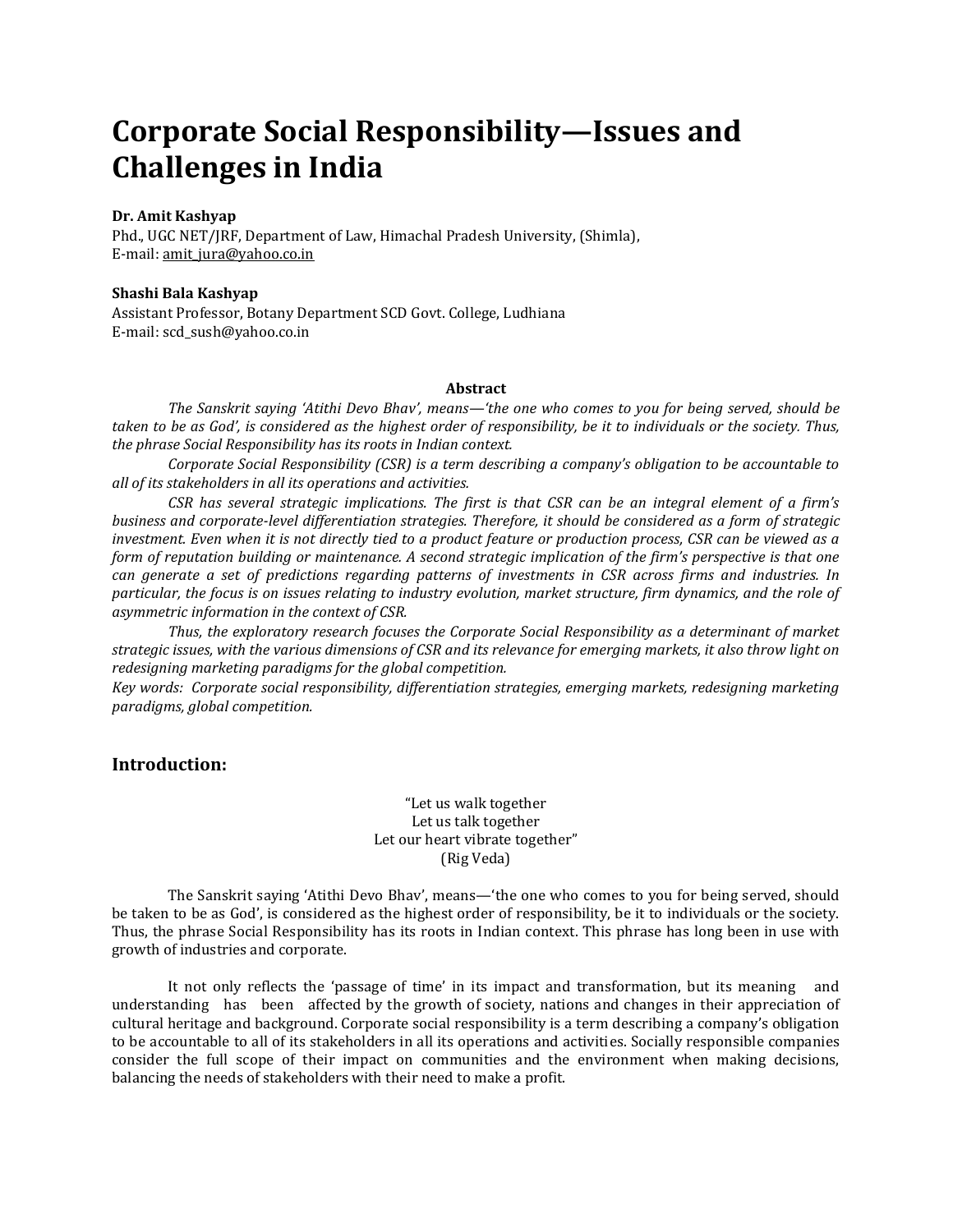Business is facing challenging times world-wide. Management of business has progressed rapidly in last 50 years. It has now thoroughly matured to higher levels of performance. The present age is a moneydominated age. Every one is running after money. Business enterprises are coming up with new strategies to earn more and more profits. Economists are bringing new philosophies to enhance prosperity. Today the efforts and energy of the world is being spent on increasing the organizational wealth. Increased competition and commercial pressure are combining with rising regulatory standards and consumer demand to create a whole new playing field for business.

Traditional expectations of business are also changing. It is no longer enough to simply employ people, make a profit and pay taxes. The entities with maximum wealth are the most powerful in the present era and capable of safe guarding their economic interests leading to the gap between rich and poor widening. It is leading to a complex situation, where some people try to find out unfair means to quickly fill this gap. It gives rise to unrest in the human mind and quickly erodes the feeling of satisfaction and happiness. Quality expert Kaoru Ishikawa emphasizes on the role of company to keep its employees happy by stating, ''the first concern of a company is the happiness of the people connected to it. If the people do not feel happy . . . that company does not deserve to exist" (Ishikawa, 1985).

Companies no more consider human capital as commodity but as an asset. In the age of globalization, corporations and business enterprises are no longer confined to the traditional boundaries of the nation-state. One of the key characteristics of globalization is the spread of the market and the change in the mode of production. The centralized mode of production has given way to a highly decentralized mode of production spread across the world. In the last 20 years, multinational corporations have played a key role in defining markets and influencing the behavior of a large number of consumers. The rules of corporate governance have changed too. And there has been a range of reactions to this change. On the one hand globalization and liberalization have provided a great opportunity for corporations to be globally competitive by expanding their production-base and market share. On the other hand, the same situation poses a great challenge to the sustainability and viability of such mega-businesses, particularly in the context of the emerging discontent against multinational corporations in different parts of the world. Laborers, marginalized consumers, environmental activists and social activists have protested against the unprecedented predominance of multinational corporations. The ongoing revolution in communication technology and the effectiveness of knowledge-based economies has created a new model of business and corporate governance. A growing awareness about the need for ecological sustainability and the New Economy framework, with an unprecedented stress on communication and image merchandising, have paved the way for a new generation of business leaders concerned about the responses of the community and the sustainability of the environment. It is in this context that we need to understand the new trends in corporate social responsibility. So, the picture of human resource in front of the corporate leaders is clear that without human resource nothing is possible in this ever changing world and the nation.

Today, business organizations increasingly concern themselves with a host public issue that are international in nature including trade legislation, regulations against corruption and growing concern about global issues based on industries.

#### **Future Directions**

The drive of improvement never ends. The best culture, system and plans do not remain so far long. Economic conditions, competitor's behavior, market dynamics, technological advances and the political environment demand change.

The global companies of tomorrow will have to actively work today to integrate social accountability issues into their key business processes in order to meet-and in some cases exceed-customer expectations. The 'neighbor-of choice strategy' must become an integral part of a company's culture. Companies will know that they have succeeded in organizing corporate social responsibility activities when they automatically include corporate social responsibility considerations in their decisions. In fact, the international nature of the business environment means that these responsibilities exist in those areas where business operates or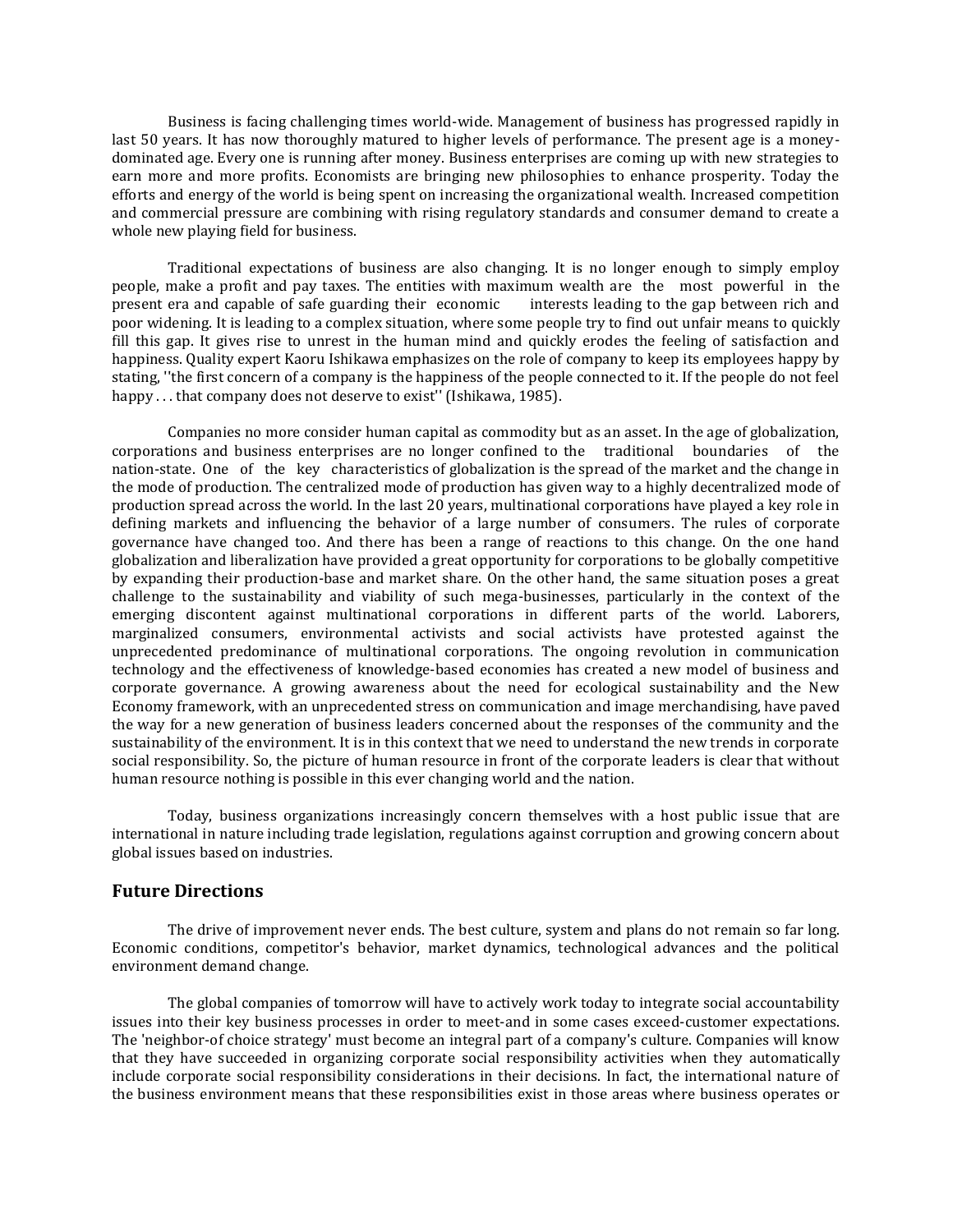seeks to operate. This is a global responsibility which lies at the heart of the business contract. The economic function of the business and its wider responsibilities are integral features of this contract. By crossing the boundary between business and the community, the community will become a key shareholder in business and business will be encouraged to give up the traditional mode of resource utilization and adopt a suitable mode for resource enrichment of the planet.

### **The Emerging Challenges:**

Clearly society expects many things from the corporate sector. Enterprise is being asked to move beyond the commercial sphere. Different stake holders place varying demands on organizations. Such demand varies over time and in different contexts. The primary expectation centers on wealth creation or profit function of the enterprise. But this is not the only expectation. Beyond, this ,consumers continue to demand products that are safe, reliable and useful, services that are responsive to the changing needs, and advertising that is honest and informative. The public at large expects business to help project the physical environment and the health and safety of all those who are exposed to dangerous technologies or substances. Issue such as corporate power and corporate compliance, corporate activities and corporate disclosures of information will continue to concern an increasing number of people in the community.

Clearly, the emerging multipurpose corporations will demand multipurpose goals and synergistic policies that accomplish more than a single goal at time. This compels organizations to develop new measures of performance. Instead of focusing on the single bottom line of profits as in the past, organizations are expected to focus attention on multiple bottom lines-social, environmental, political and ethical-which are all interconnected.

#### **Through Corporate Scrutiny:**

The concept of corporate social responsibility (CSR) is not new to Indian companies. However, what is new is the way it has caught on with Indian corporate and the direct involvement of employees in implementation of these projects. Dedicated departments in most organizations are looking into much more than just funding or getting involved in one-time projects. CSR activities have their advantages. The benefits are in terms of building a positive image and encouraging social involvement of employees, which in turn develops a sense of loyalty for the organization. CSR activities help bond employees as a team, and with the organization, which in turn helps in creating a dedicated workforce that is proud of its employer.

According to Associate Cement Company (ACC), they define Corporate Social Responsibility as the way a company balances it's economic, social and environmental objectives while addressing stakeholder expectations and enhancing shareholder value. ACC has undertaken social volunteering practices almost from its inception, a long before the term corporate social responsibility was coined. The company's earliest initiatives in community development date back to the 1940's in a village on the outskirts of Mumbai while the first formal Village Welfare Scheme was launched in 1952. The community living around many of our factories comprises the weakest sections of rural and tribal India with no access to basic amenities. The range of Community & Rural Welfare activities in ACC begins with educational and medical facilities and goes on to cover vocational guidance and supporting employment-oriented and income-generation projects like agriculture, animal husbandry, cottage industries by developing local skills, using local raw materials and helping create marketing outlets. In close consultation with the Confederation of Indian Industry (CII), the management of ACC decided to step forward to participate in the national effort to eradicate the HIV/AIDS virus. ACC consider people as their real work force to keep them alive in the real competitive age.

The trend is especially strong in IT companies with a young workforce that increasingly feels that they would like to contribute to the cause of creating a better society. Most of these companies are working on issues related to children and education. Voluntarism to them means taking technology to the grassroots levels and to bridge the digital divide. Whether it is TCS's Web-based solution for their adult literacy programme or Kale Consultants' (an airlines and banking verticals software maker) effort in creating a centralized data system on children for adoption.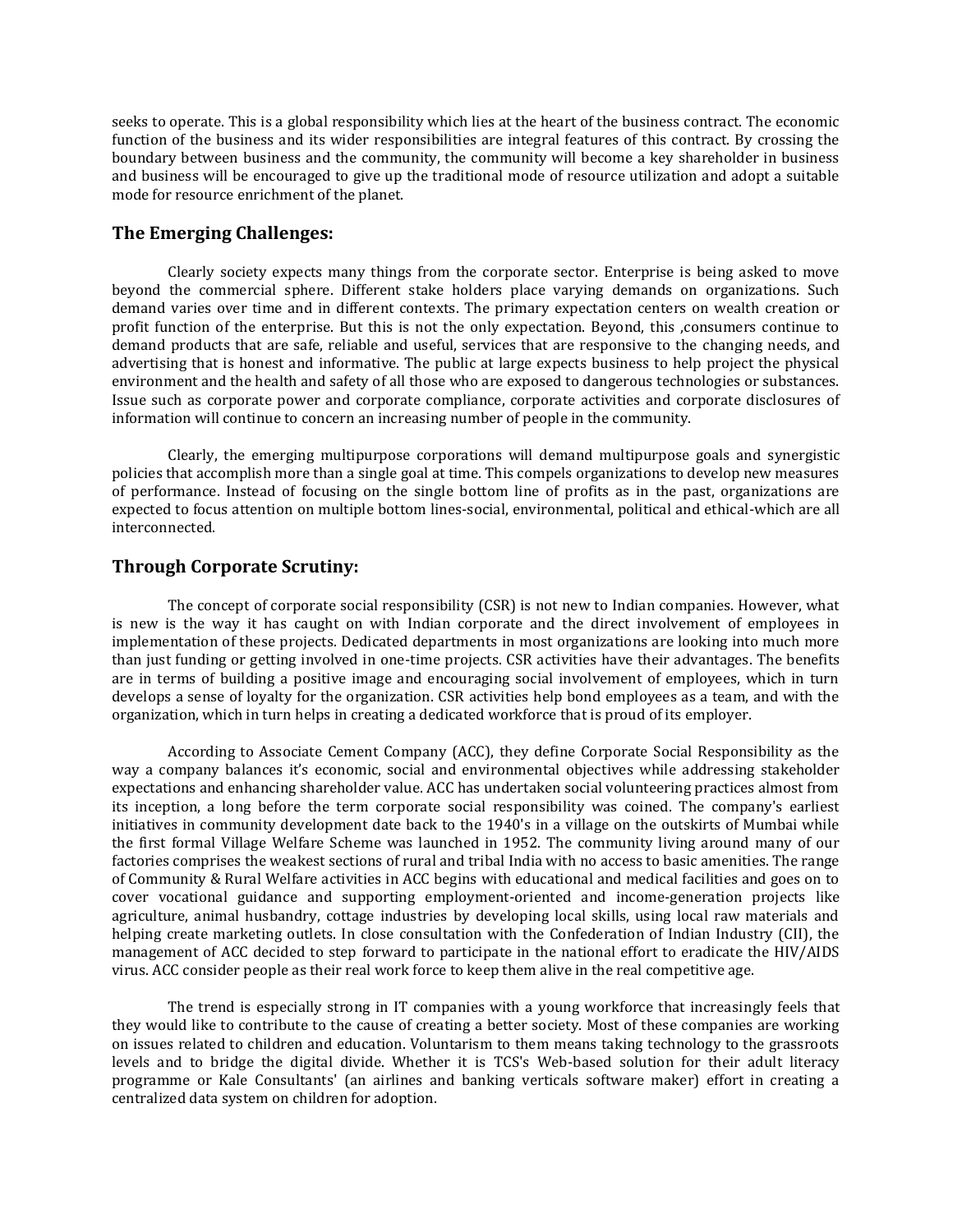With serious money and human resources involved, how does it benefit the organization? It is not uncommon to hear of rumors that in many cases no actual work was done and projects were shown on paper to gain tax exemptions. Most companies however strongly deny such allegations as funds are strictly dedicated to such projects and monitored by company boards. CSR is increasingly becoming a part of corporate governance. However, one of the biggest advantages of such activities is the development of internal branding among employees. In almost all organizations these activities have major employee involvement. In fact, all organizations feel that the success of such initiatives always depends on employee participation. Besides, it makes leaders out of employees and helps them realize the concept of teamwork. With a growing feeling that corporates should also contribute to social activities, globally, and with a desire to improve the immediate environment where they work, many companies are taking keen interest in such activities. In reality, most companies have special departments to document the best practices of corporate social responsibility and integrate them into the organizational fabric. They are investing huge amounts in creating special foundations for the implementation of these practices with a view to making a huge difference to the people around them. They are also drafting special policies to ensure better working conditions and promote the family welfare of their workforce. Companies argue that getting associated with people related activities with a cause might create an apparent impact but that does not generate any tangible profits. While it does help develop their brand and convey to the public that it is a socially conscientious company, it is natural fallout and not a deliberate attempt. One of the biggest advantages of such activities is the development of internal branding among employees. "Employees feel a sense of pride when they are involved in such activities which in turn help in retaining them. Similarly, such activities also in a small way contribute towards image building,"

## **Involvement Corporate in a Community:**

The involvement of corporate in a community generates trust in front of people which in a positive manner creates the identity in the nation. Corporate Community Involvement is about the impact your company has on the wider community. Companies can support the community through a number of activities that use both its staff and resources. People, who are the part of the community, always observe the community based activities done by the target industry of their locality. This could include making charitable donations, allowing staff to volunteer their skills to help community groups, or donating PCs and office equipment to organizations that need them involvement.

## **Exemplary Companies:**

The following companies were listed as models by the survey Conducted by Centre for Social Markets. Of note, Infosys, Tata and Wipro were mentioned multiple times as models. The other companies were listed once each.

## **Indian Companies**

- Birla Group of companies
- BSES (Bombay Suburban Electric Supply)
- DSP Merril Lynch
- **•** Hindustan Lever
- Infosys
- ITC (Indian Tobacco Corporation)
- Larsen & Toubro
- MahindraBT
- Mitsui
- NTTF
- PriceWaterhouseCoopers
- Reliance
- Tata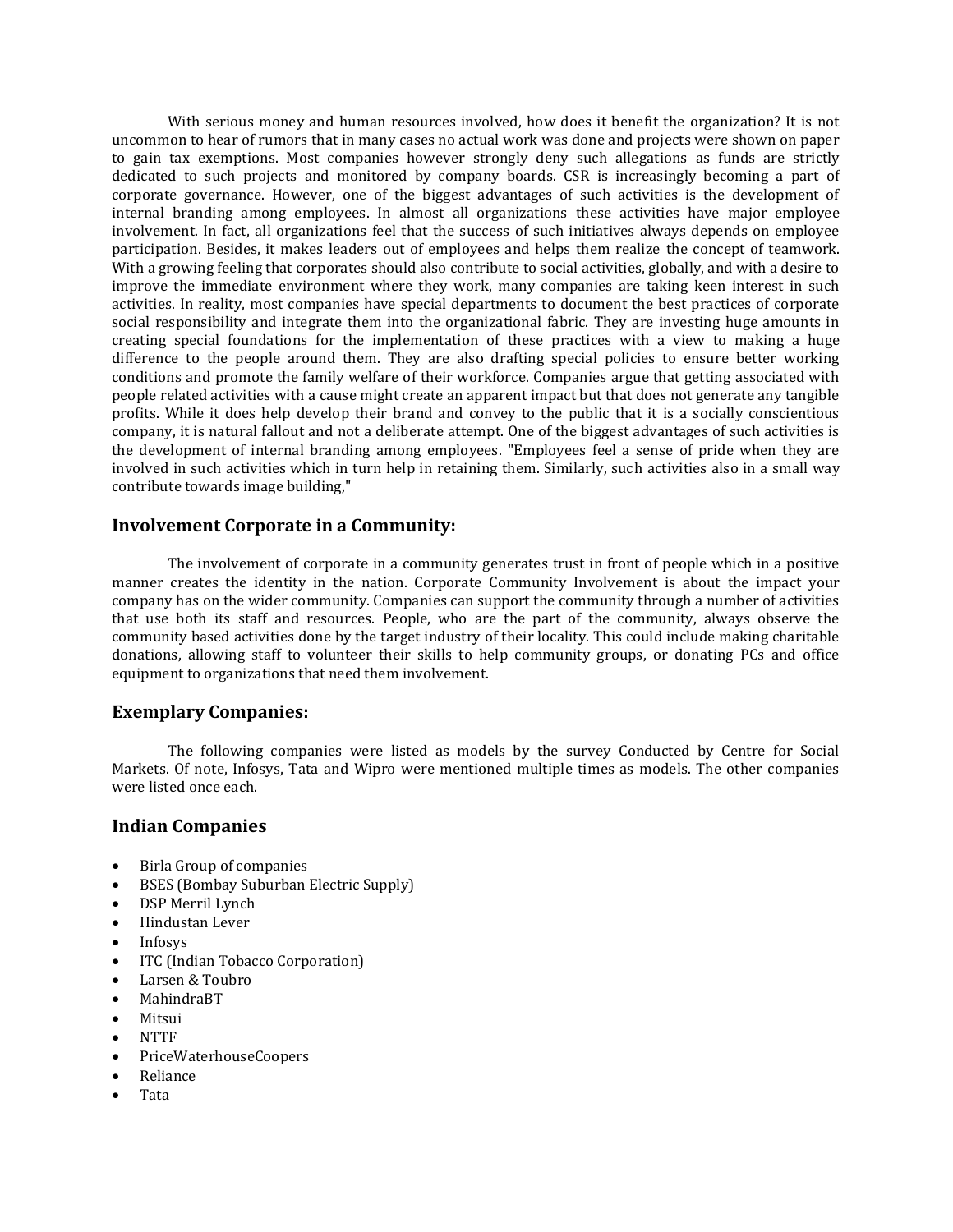- Tata Consultancy Services
- TISCO (Tata Steel)
- WBPDCL
- Wipro

# **International Companies**

- $\bullet$  IBM
- ED
- Goodyear
- Conagra Inc. in USA.
- Siemens training institute, Germany
- R&S, Germany
- Cisco Systems
- Motorola
- Microsoft

# **Conclusion:**

#### "Business is recognised and challenged as a new player in social development, setting standards and protecting human rights" \*\*Kofi Annan

67 years of independent India, but we still haven't experienced a real economic growth and development. The government plans take a long time to get implemented and the policies are highly skewed. If the corporate houses choose to intervene, perhaps, the day wont be far when, India can boast of a real economic boom. The world map of happiness survey 2006, gave India 180 points. The only one reason, where it lagged behind other countries, was its inability to provide its people with basic education, healthcare, and reduce poverty. Every country should embrace the remarkable concept of individuals and businesses forming a partnership to support social causes. A successful modern Indian company also needs to be well managed, with a corporate culture that promotes integrity. This message was conveyed by half of those respondents who answered this question. Respondents referred to practicing ethical business values, values based management, participative leadership, and conduct[ing] business with integrity and honor as important conditions for business success. Professional management was mentioned as a criterion by several respondents. It is important for [management to be] agile and informed [and to] recognize the bottleneck in infrastructure and find methods to solve them. As one respondent summarizes, the role of a successful company is to contribute to national wealth, to generate employment opportunities, E-business and Ecommerce, accountable employees, transparency of Managements policy, open communication, safe working environment, concern for society. In the context of India, such a partnership has enormous potential for strengthening society. The state broadly speaking was referred to by over a quarter of respondents as an obstacle to successful business. Problems included unclear, unpractical and poorly monitored regulations, poor infrastructure, a complicated tax system, and too much bureaucracy. The main obstacles, we think, are lenient attitude of the Government in enforcing Quality control measures. Interestingly, however, the state is also criticized for too much interference. Irresponsible & unpractical government regulations in sector that are best left to private hands, keeps the government to busy to understand the difficulties of an average small businessperson whose capabilities & spirit is being choked due to the lack of infrastructure. There were also references made to cleaning up the corporate governance structure and clamping down on corruption in India. Broad frameworks on corporate governance should be developed and followed. And, penalties for noncompliance should be strictly implemented. Benefit from corruption should be reduced. This is to be done by flattening the tax structure and reducing exclusive authority on Govt. agencies. In an era of increasing global competition, the need to create an image that shows that corporate are part of the community and care about it is growing. People as the part of community and a strong part of the workforce for the production in organizations plays important role and benefits acquired from them cannot be ignored as far as possible for growth.